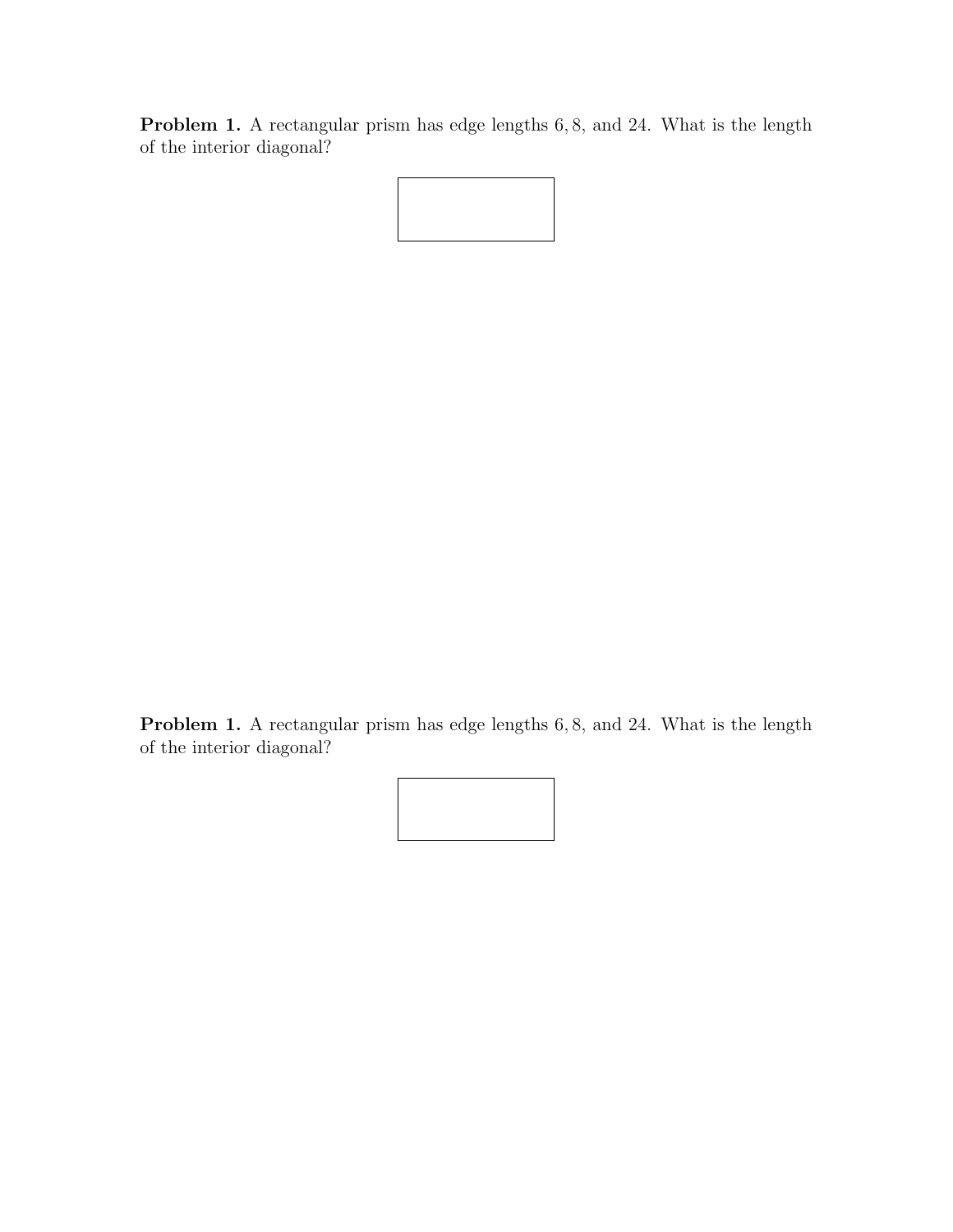Problem 2. What is the perimeter of the polygon? All angles are 90◦ .





Problem 2. What is the perimeter of the polygon? All angles are 90◦ .



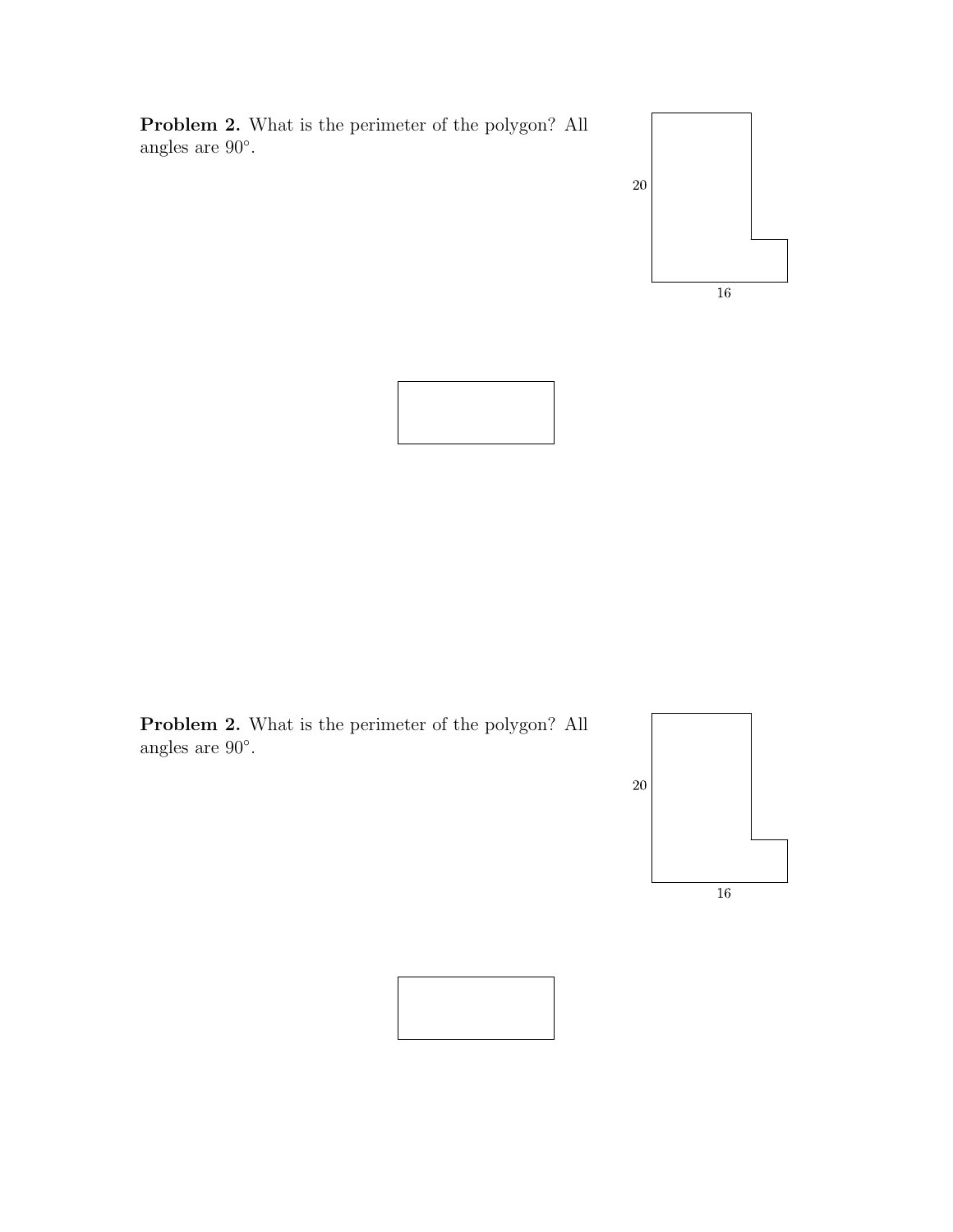Problem 3. Start with a square. Connect the midpoints of adjacent sides to form a second square. Connect the midpoints of the second square to form a third square. What is the ratio of the area of the first square to the area of the third?





Problem 3. Start with a square. Connect the midpoints of adjacent sides to form a second square. Connect the midpoints of the second square to form a third square. What is the ratio of the area of the first square to the area of the third?



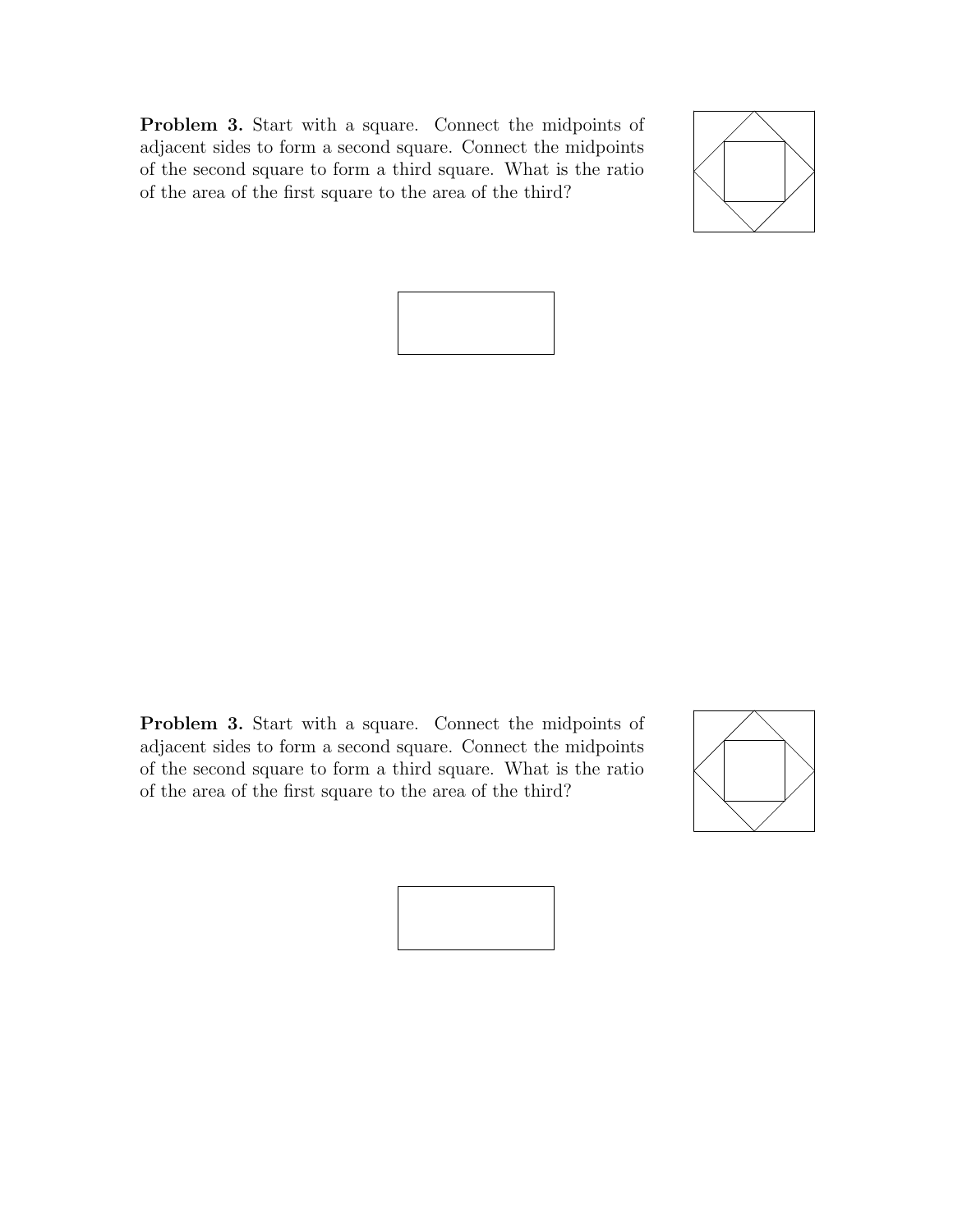Problem 4. What is the area of the shaded region? The curves are arcs of circles of radius 1, centered at the vertices, and the triangle has side lengths 3, 4, 5.





Problem 4. What is the area of the shaded region? The curves are arcs of circles of radius 1, centered at the vertices, and the triangle has side lengths 3, 4, 5.



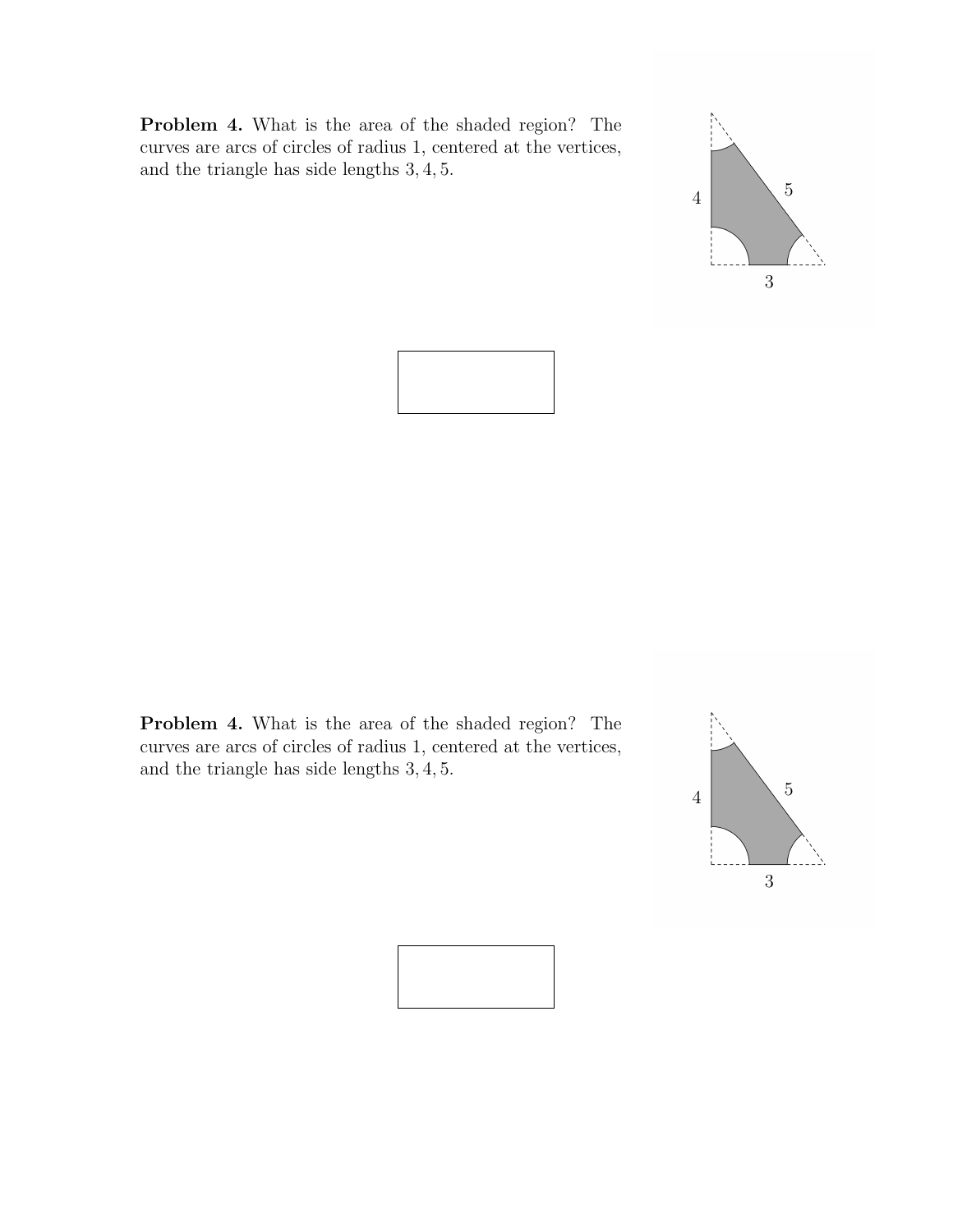Problem 5. Solve for x:

$$
e^{2x} - 4e^{x+1} + 4e^2 = 0.
$$



Problem 5. Solve for x:

$$
e^{2x} - 4e^{x+1} + 4e^2 = 0.
$$

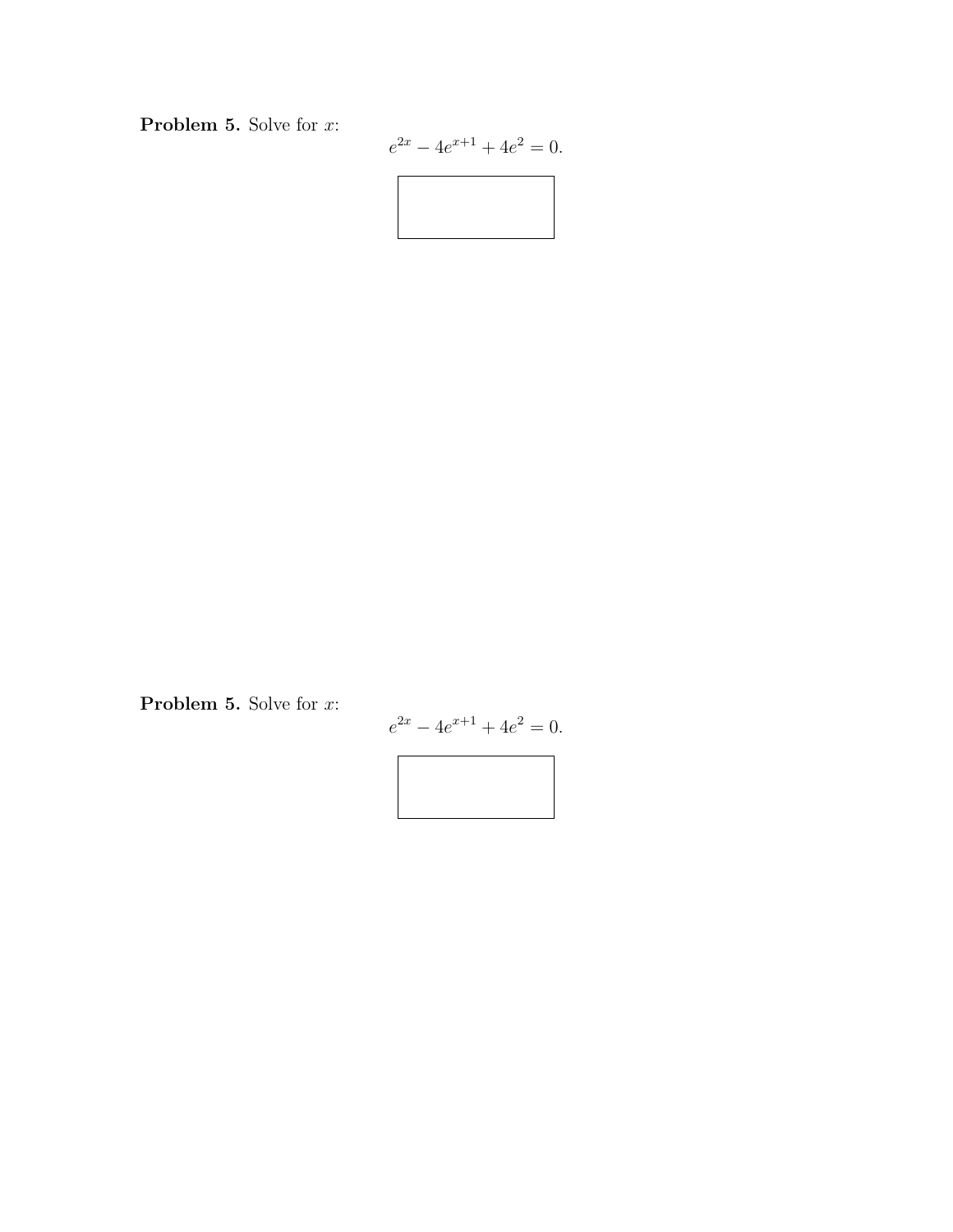Problem 6. 10 apples and 5 bananas cost \$45. 5 apples and 10 bananas cost \$30. What is the difference between the price of an apple and the price of a banana?

Problem 6. 10 apples and 5 bananas cost \$45. 5 apples and 10 bananas cost \$30. What is the difference between the price of an apple and the price of a banana?

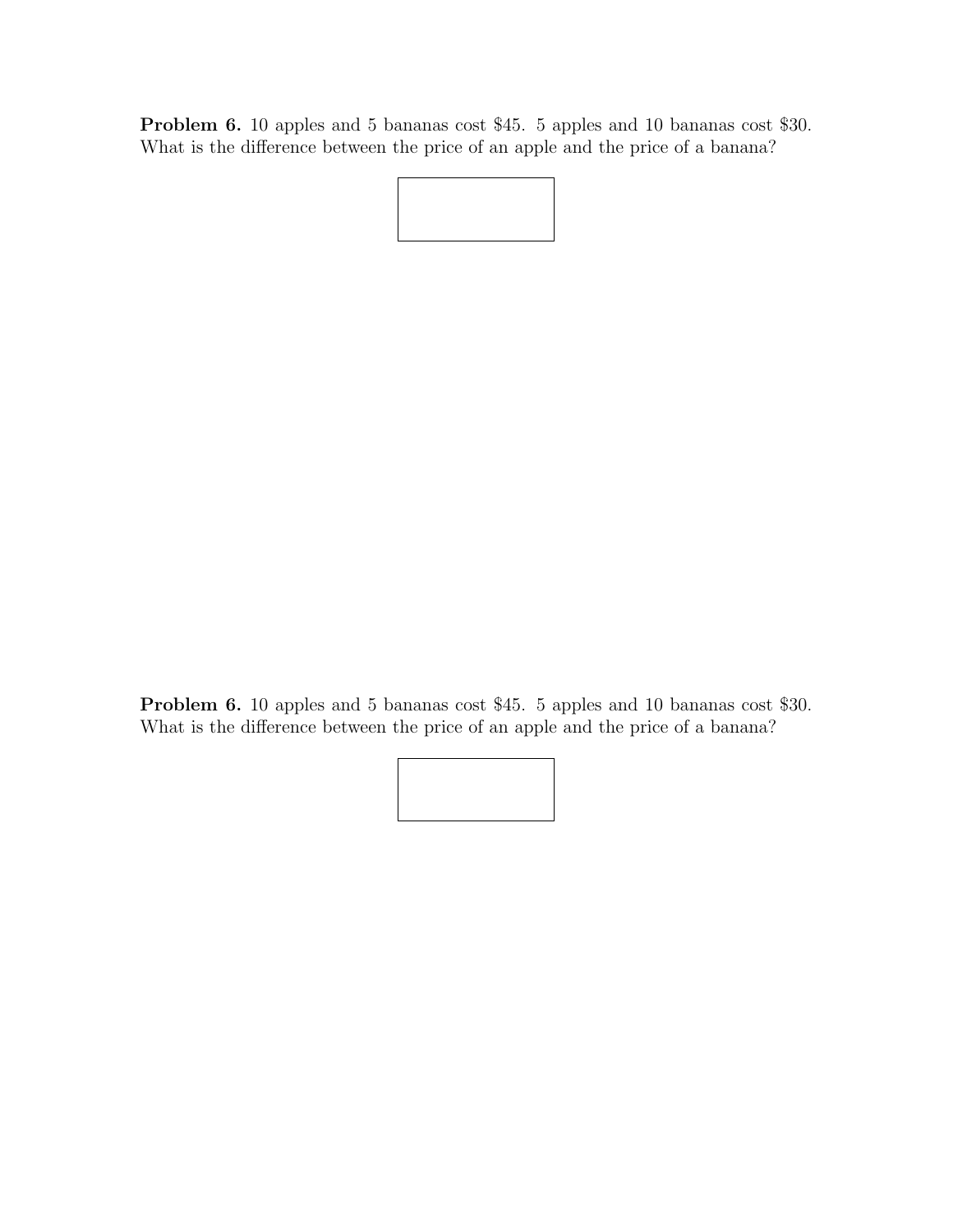**Problem 7.** If you know that the real number  $x$  is closer to 10 than to 15, and closer to 3 than to 2, what is the length of the interval in which  $x$  can lie?

**Problem 7.** If you know that the real number  $x$  is closer to 10 than to 15, and closer to 3 than to 2, what is the length of the interval in which  $x$  can lie?

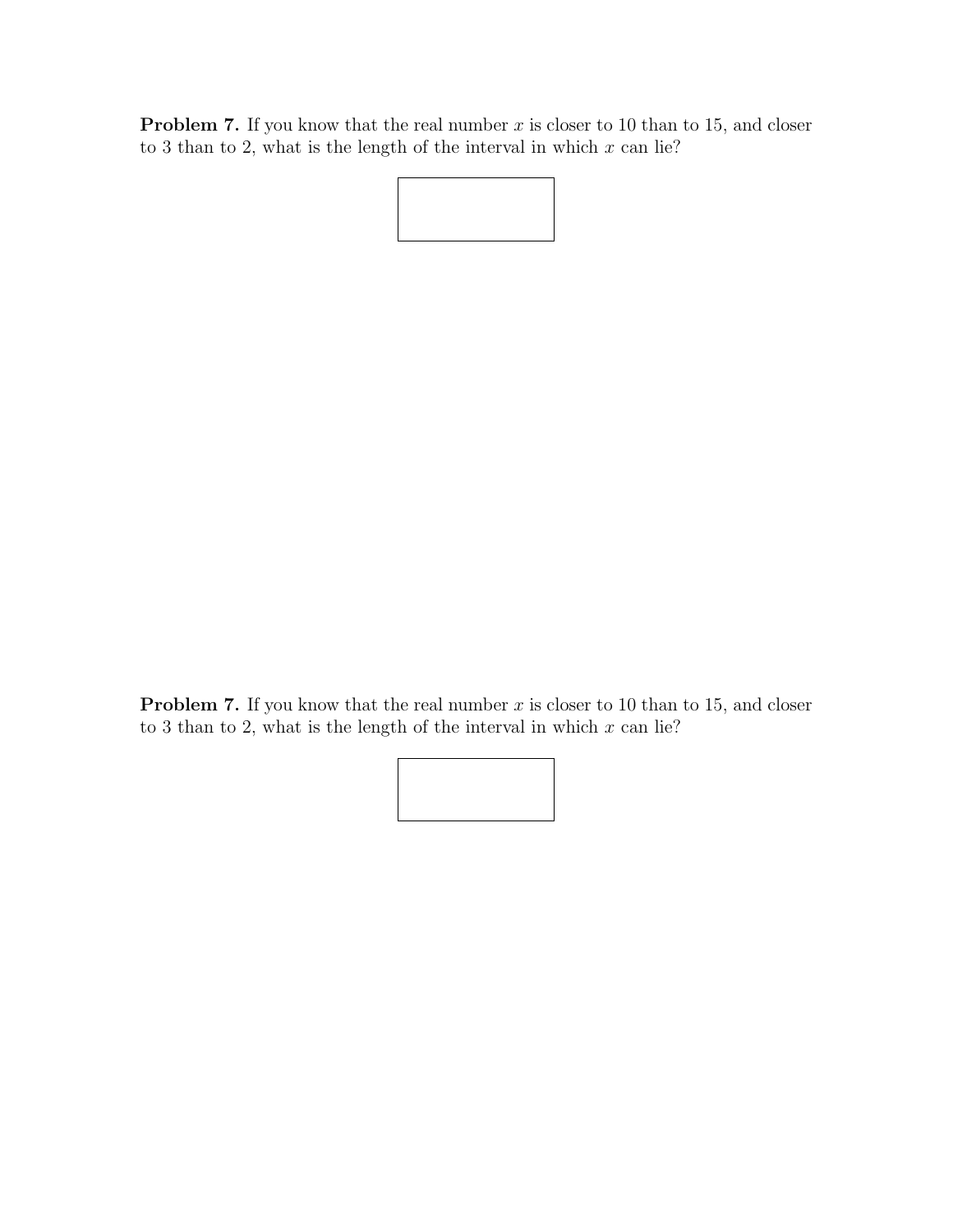Problem 8. Mo gave a 10 question quiz to 40 students. So far he has graded all of the questions on  $\frac{1}{5}$  of the quizzes, and  $\frac{1}{5}$  of the questions on the rest of the quizzes. What percentage of the questions has he graded?

Problem 8. Mo gave a 10 question quiz to 40 students. So far he has graded all of the questions on  $\frac{1}{5}$  of the quizzes, and  $\frac{1}{5}$  of the questions on the rest of the quizzes. What percentage of the questions has he graded?

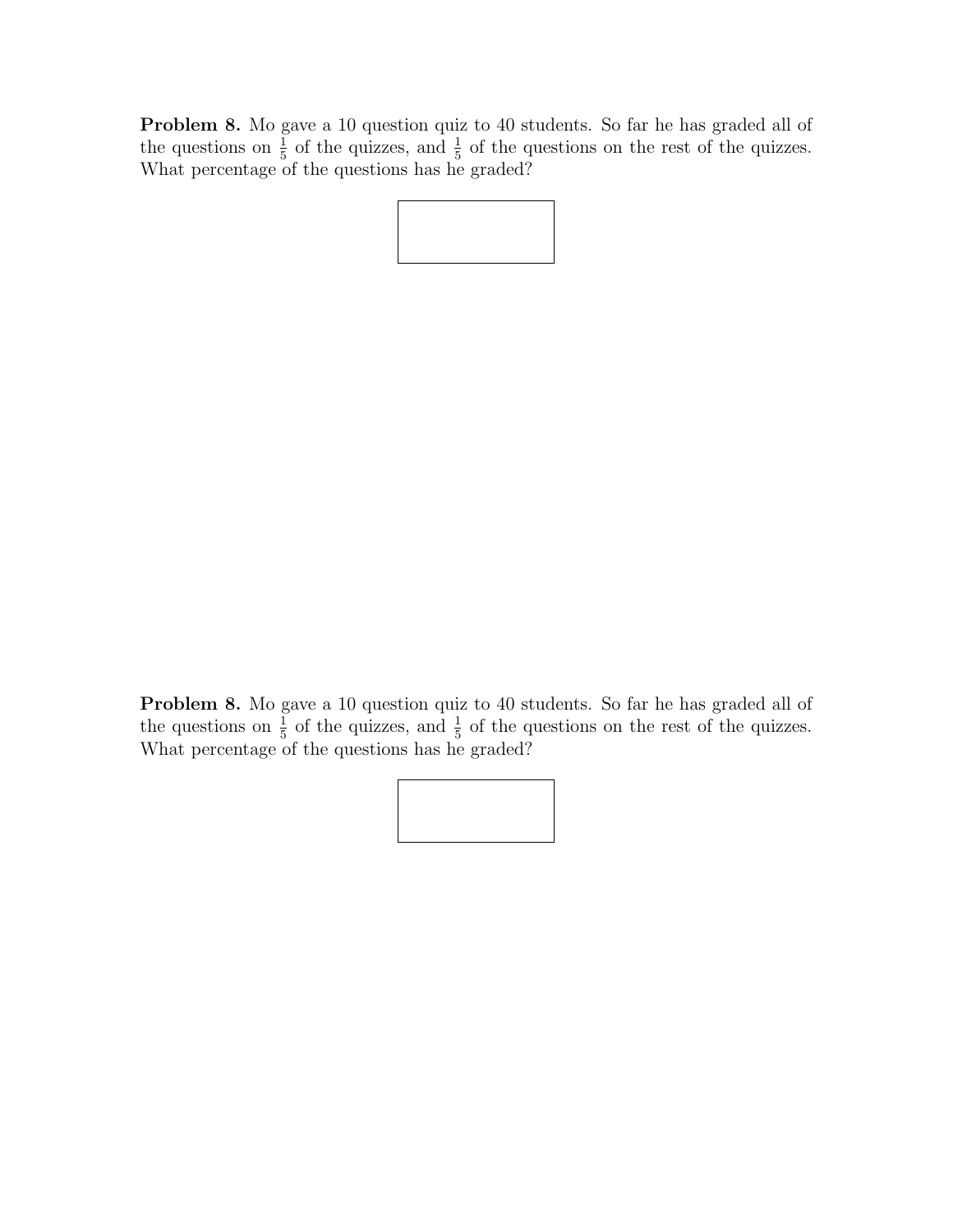**Problem 9.** If x, y, and z are positive integers satisfying  $2^x + 2^y = 2^z$  and  $2^x \cdot 2^y = 2^z$  $2^{z+1}$ , then what is z?

**Problem 9.** If x, y, and z are positive integers satisfying  $2^x + 2^y = 2^z$  and  $2^x \cdot 2^y = 2^z$  $2^{z+1}$ , then what is z?